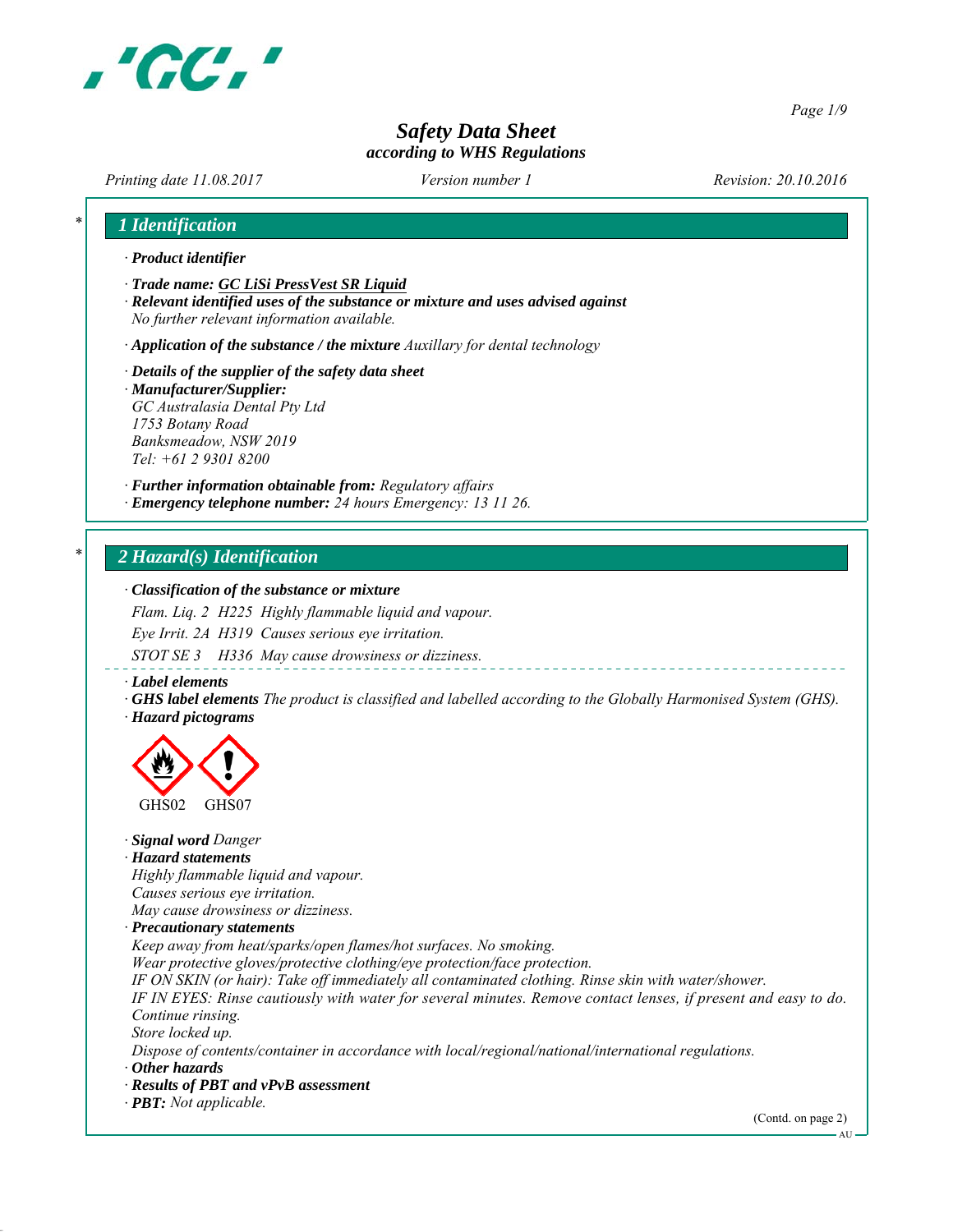# *Safety Data Sheet*

*according to WHS Regulations*

*Printing date 11.08.2017 Revision: 20.10.2016 Version number 1*

(Contd. of page 1)

*Trade name: GC LiSi PressVest SR Liquid*

*∙ vPvB: Not applicable.*

*3 Composition and Information on Ingredients*

*∙ Description:*

*Only substances required to be mentioned according to Annex II of regulation 1907/2006 are listed. Information on the other substances that may be present can be obtained upon request.*

*∙ Dangerous components:*

*67-63-0 isopropyl alcohol Flam. Liq. 2, H225; Eye Irrit. 2A, H319; STOT SE 3, H336 75-<100% ∙ Additional information: For the wording of the listed hazard phrases refer to section 16.*

## *4 First Aid Measures*

*∙ Description of first aid measures*

*∙ General information:*

*Immediately remove any clothing soiled by the product.*

*If symptoms persist consult doctor.*

*∙ After inhalation:*

*Supply fresh air. If required, provide artificial respiration. Keep patient warm. Consult doctor if symptoms persist.*

*Take affected persons into fresh air and keep quiet.*

*∙ After skin contact: If skin irritation continues, consult a doctor.*

*∙ After eye contact:*

*Protect unharmed eye.*

*Rinse opened eye for several minutes under running water. Then consult a doctor.*

*∙ After swallowing:*

*Rinse out mouth and then drink plenty of water.*

*If symptoms persist consult doctor.*

*∙ Information for doctor:*

*∙ Most important symptoms and effects, both acute and delayed No further relevant information available.*

*∙ Indication of any immediate medical attention and special treatment needed*

*No further relevant information available.*

### *5 Fire Fighting Measures*

- *∙ Extinguishing media*
- *∙ Suitable extinguishing agents: CO2, sand, extinguishing powder. Do not use water.*
- *∙ For safety reasons unsuitable extinguishing agents: Water*
- *∙ Special hazards arising from the substance or mixture*
- *Formation of toxic gases is possible during heating or in case of fire.*
- *∙ Advice for firefighters*

*∙ Protective equipment: Wear self-contained respiratory protective device. ∙ Additional information*

*Dispose of fire debris and contaminated fire fighting water in accordance with official regulations.*

(Contd. on page 3)

AU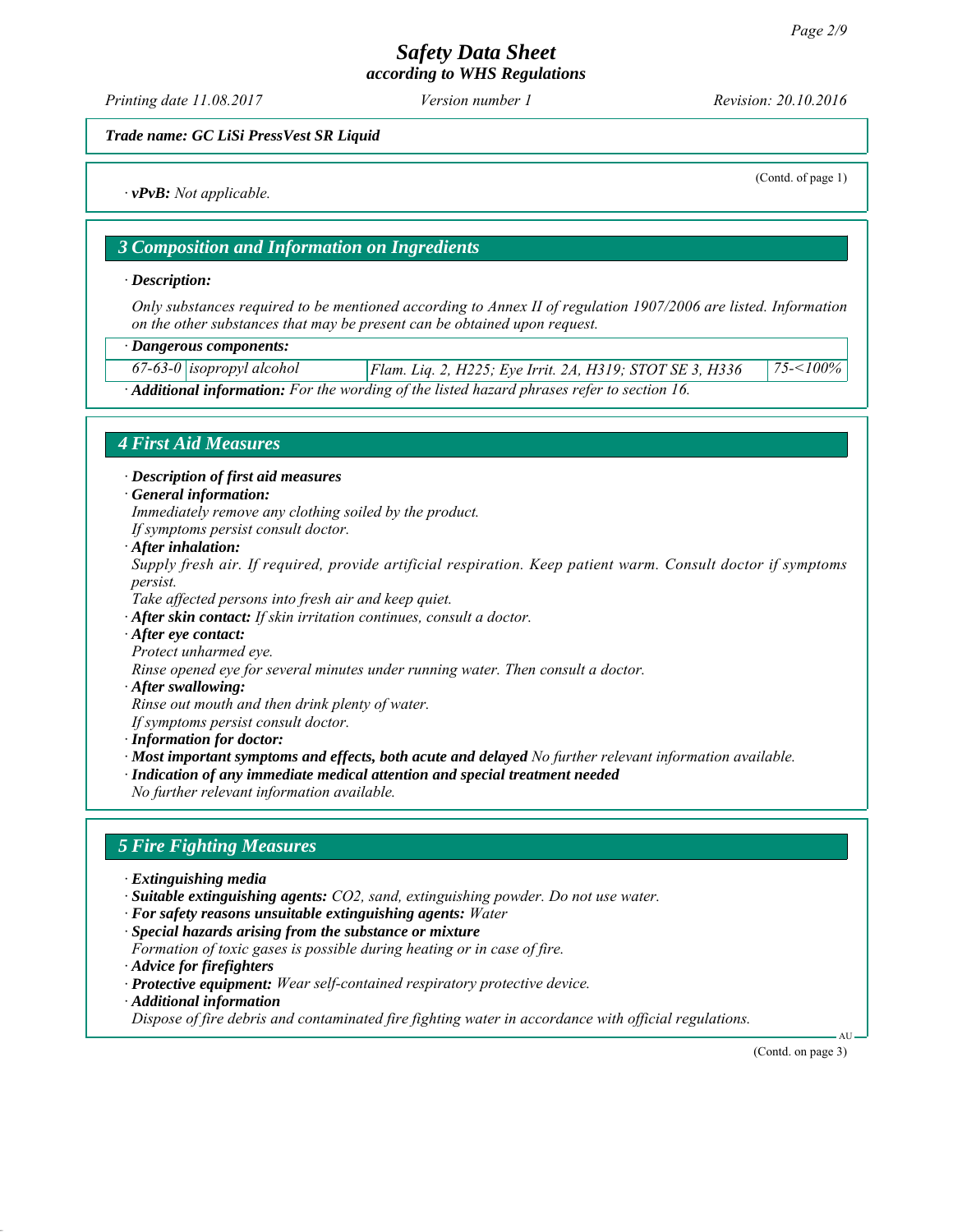*Printing date 11.08.2017 Revision: 20.10.2016 Version number 1*

#### *Trade name: GC LiSi PressVest SR Liquid*

(Contd. of page 2)

# *6 Accidental Release Measures ∙ Personal precautions, protective equipment and emergency procedures Remove persons from danger area. Keep away from ignition sources. Avoid contact with the eyes and skin. Wear protective clothing. ∙ Environmental precautions: Do not allow product to reach sewage system or any water course. Inform respective authorities in case of seepage into water course or sewage system. Do not allow to penetrate the ground/soil. In case of seepage into the ground inform responsible authorities. ∙ Methods and material for containment and cleaning up: Ensure adequate ventilation. Absorb liquid components with liquid-binding material. Dispose of the material collected according to regulations. ∙ Reference to other sections See Section 7 for information on safe handling. See Section 8 for information on personal protection equipment. See Section 13 for disposal information. 7 Handling and Storage ∙ Handling: ∙ Precautions for safe handling Ensure good ventilation/exhaustion at the workplace. Prevent formation of aerosols. Avoid contact with the eyes and skin.*

*∙ Information about fire - and explosion protection: Keep ignition sources away - Do not smoke. Protect against electrostatic charges. Do not spray onto a naked flame or any incandescent material.*

- *∙ Conditions for safe storage, including any incompatibilities*
- *∙ Storage:*
- *∙ Requirements to be met by storerooms and receptacles: Store in a cool location.*
- *Store only in unopened original receptacles.*
- *∙ Information about storage in one common storage facility: Store away from foodstuffs.*
- *∙ Further information about storage conditions:*
- *Keep container tightly sealed.*
- *Store in cool, dry conditions in well sealed receptacles.*
- *Protect from heat and direct sunlight.*
- *Store in a cool place.*
- *∙ Specific end use(s) No further relevant information available.*

## *8 Exposure controls and personal protection*

*∙ Additional information about design of technical facilities: No further data; see item 7.*

(Contd. on page 4)

AU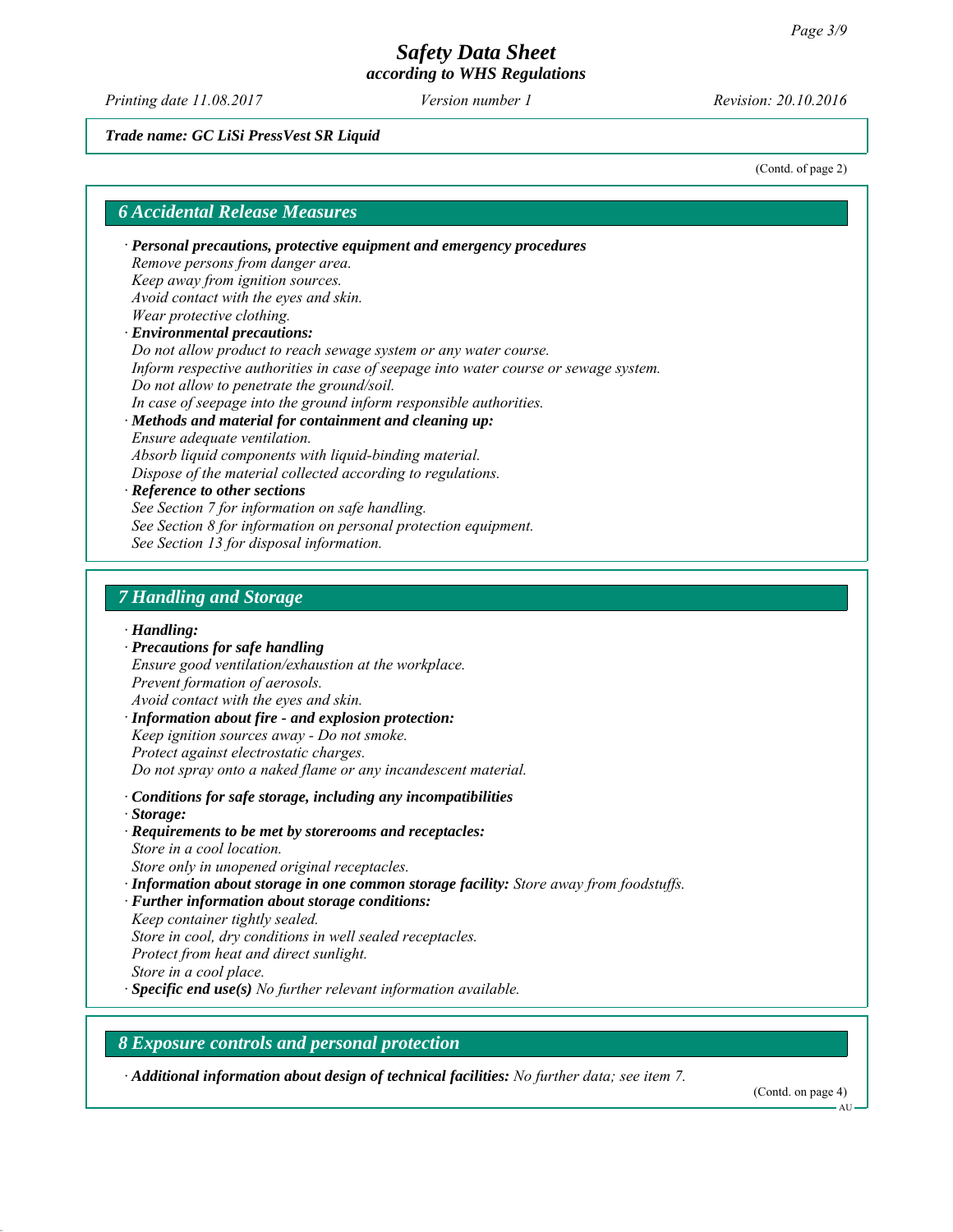*Printing date 11.08.2017 Revision: 20.10.2016 Version number 1*

## *Trade name: GC LiSi PressVest SR Liquid*

*Melting point/freezing point: Undetermined. Initial boiling point and boiling range: 82 °C (180 °F)* (Contd. of page 3)

| · Ingredients with limit values that require monitoring at the workplace:<br>67-63-0 isopropyl alcohol                                                                                                                                                         |                                                                                                                                |  |  |                                                         |  |
|----------------------------------------------------------------------------------------------------------------------------------------------------------------------------------------------------------------------------------------------------------------|--------------------------------------------------------------------------------------------------------------------------------|--|--|---------------------------------------------------------|--|
| NES Short-term value: $1230$ mg/m <sup>3</sup> , 500 ppm                                                                                                                                                                                                       |                                                                                                                                |  |  |                                                         |  |
| Long-term value: 983 mg/m <sup>3</sup> , 400 ppm                                                                                                                                                                                                               |                                                                                                                                |  |  |                                                         |  |
|                                                                                                                                                                                                                                                                | · Additional information: The lists valid during the making were used as basis.                                                |  |  |                                                         |  |
|                                                                                                                                                                                                                                                                |                                                                                                                                |  |  |                                                         |  |
| · Exposure controls                                                                                                                                                                                                                                            |                                                                                                                                |  |  |                                                         |  |
| · Personal protective equipment:<br>· General protective and hygienic measures:<br>The usual precautionary measures are to be adhered to when handling chemicals.<br>Avoid contact with the eyes and skin.<br>Wash hands before breaks and at the end of work. |                                                                                                                                |  |  |                                                         |  |
|                                                                                                                                                                                                                                                                |                                                                                                                                |  |  |                                                         |  |
|                                                                                                                                                                                                                                                                |                                                                                                                                |  |  | Keep away from foodstuffs, beverages and feed.          |  |
|                                                                                                                                                                                                                                                                |                                                                                                                                |  |  | Immediately remove all soiled and contaminated clothing |  |
|                                                                                                                                                                                                                                                                | · Respiratory protection: Suitable respiratory protective device recommended.                                                  |  |  |                                                         |  |
| · Protection of hands:                                                                                                                                                                                                                                         |                                                                                                                                |  |  |                                                         |  |
|                                                                                                                                                                                                                                                                |                                                                                                                                |  |  |                                                         |  |
| Protective gloves                                                                                                                                                                                                                                              |                                                                                                                                |  |  |                                                         |  |
|                                                                                                                                                                                                                                                                |                                                                                                                                |  |  |                                                         |  |
|                                                                                                                                                                                                                                                                |                                                                                                                                |  |  |                                                         |  |
|                                                                                                                                                                                                                                                                |                                                                                                                                |  |  |                                                         |  |
| · Material of gloves                                                                                                                                                                                                                                           |                                                                                                                                |  |  |                                                         |  |
|                                                                                                                                                                                                                                                                | The selection of the suitable gloves does not only depend on the material, but also on further marks of quality and            |  |  |                                                         |  |
|                                                                                                                                                                                                                                                                | varies from manufacturer to manufacturer. As the product is a preparation of several substances, the resistance                |  |  |                                                         |  |
|                                                                                                                                                                                                                                                                |                                                                                                                                |  |  |                                                         |  |
|                                                                                                                                                                                                                                                                | of the glove material can not be calculated in advance and has therefore to be checked prior to the application.               |  |  |                                                         |  |
| · Penetration time of glove material                                                                                                                                                                                                                           |                                                                                                                                |  |  |                                                         |  |
| observed.                                                                                                                                                                                                                                                      |                                                                                                                                |  |  |                                                         |  |
|                                                                                                                                                                                                                                                                |                                                                                                                                |  |  |                                                         |  |
| $\cdot$ Eye protection:                                                                                                                                                                                                                                        |                                                                                                                                |  |  |                                                         |  |
|                                                                                                                                                                                                                                                                |                                                                                                                                |  |  |                                                         |  |
| Tightly sealed goggles                                                                                                                                                                                                                                         |                                                                                                                                |  |  |                                                         |  |
|                                                                                                                                                                                                                                                                |                                                                                                                                |  |  |                                                         |  |
|                                                                                                                                                                                                                                                                |                                                                                                                                |  |  |                                                         |  |
|                                                                                                                                                                                                                                                                |                                                                                                                                |  |  |                                                         |  |
|                                                                                                                                                                                                                                                                |                                                                                                                                |  |  |                                                         |  |
| <b>9 Physical and Chemical Properties</b>                                                                                                                                                                                                                      |                                                                                                                                |  |  |                                                         |  |
| · Information on basic physical and chemical properties                                                                                                                                                                                                        |                                                                                                                                |  |  |                                                         |  |
| · General Information                                                                                                                                                                                                                                          |                                                                                                                                |  |  |                                                         |  |
| $\cdot$ Appearance:                                                                                                                                                                                                                                            |                                                                                                                                |  |  |                                                         |  |
| Form:                                                                                                                                                                                                                                                          | Fluid                                                                                                                          |  |  |                                                         |  |
| Colour:                                                                                                                                                                                                                                                        | Colourless                                                                                                                     |  |  |                                                         |  |
| $\cdot$ Odour:                                                                                                                                                                                                                                                 | Characteristic                                                                                                                 |  |  |                                                         |  |
| · Odour threshold:                                                                                                                                                                                                                                             | The exact break through time has to be found out by the manufacturer of the protective gloves and has to be<br>Not determined. |  |  |                                                         |  |

(Contd. on page 5) AU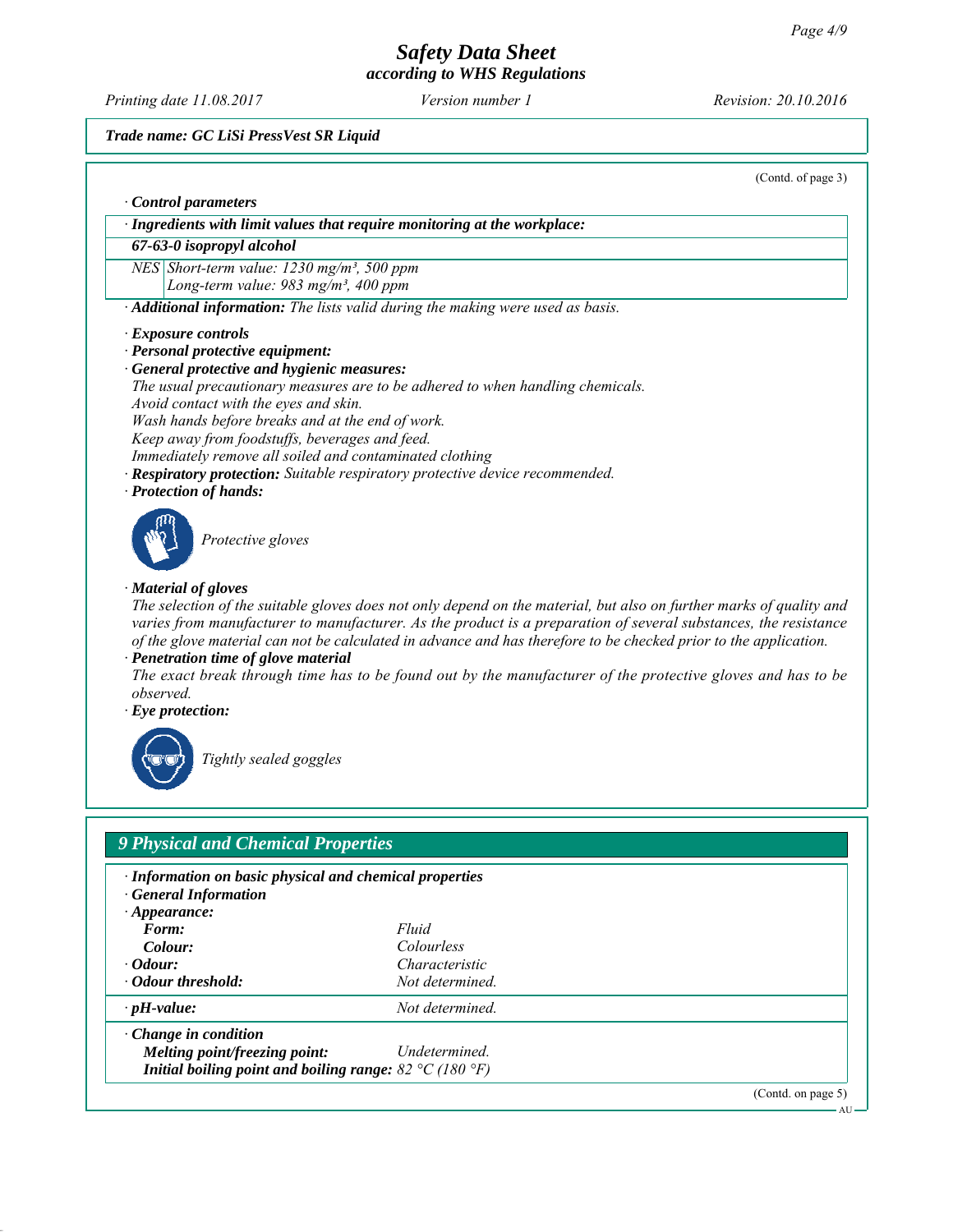*Printing date 11.08.2017 Revision: 20.10.2016 Version number 1*

*Trade name: GC LiSi PressVest SR Liquid*

|                                           | (Contd. of page 4)                            |
|-------------------------------------------|-----------------------------------------------|
| $\cdot$ Flash point:                      | 13 °C (55 °F)                                 |
| $\cdot$ Flammability (solid, gas):        | Not applicable.                               |
| · Ignition temperature:                   | <b>Undetermined</b>                           |
| $\cdot$ Decomposition temperature:        | Not determined.                               |
| $\cdot$ Auto-ignition temperature:        | Product is not selfigniting.                  |
| $\cdot$ Explosive properties:             | Product does not present an explosion hazard. |
| · Explosion limits:                       |                                               |
| Lower:                                    | $2.0$ Vol $\%$                                |
| Upper:                                    | $12.0$ Vol %                                  |
| · Vapour pressure:                        | Not determined.                               |
| $\cdot$ Density:                          | Not determined.                               |
| $\cdot$ Relative density                  | Not determined.                               |
| · Vapour density                          | Not determined.                               |
| $\cdot$ Evaporation rate                  | Not determined.                               |
| · Solubility in / Miscibility with        |                                               |
| water:                                    | Insoluble.                                    |
| · Partition coefficient: n-octanol/water: | Not determined.                               |
| · Viscosity:                              |                                               |
| Dynamic:                                  | Not determined.                               |
| Kinematic:                                | Not determined.                               |
| · Solvent content:                        |                                               |
| Organic solvents:                         | 95.0%                                         |
| $VOC$ (EC)                                | 950.0 g/l                                     |
| $\cdot$ Other information                 | No further relevant information available.    |

# *10 Stability and Reactivity*

*∙ Reactivity No further relevant information available.*

- *∙ Chemical stability*
- *∙ Thermal decomposition / conditions to be avoided: No decomposition if used according to specifications.*
- *∙ Possibility of hazardous reactions No dangerous reactions known.*
- *∙ Conditions to avoid No further relevant information available.*
- *∙ Incompatible materials: No further relevant information available.*
- *∙ Hazardous decomposition products: No dangerous decomposition products known.*

# *11 Toxicological Information*

*∙ Information on toxicological effects*

*∙ Acute toxicity*

*∙ LD/LC50 values relevant for classification:*

*67-63-0 isopropyl alcohol*

*Oral LD50 4570 mg/kg (rat (f+m))*

(Contd. on page 6)

AU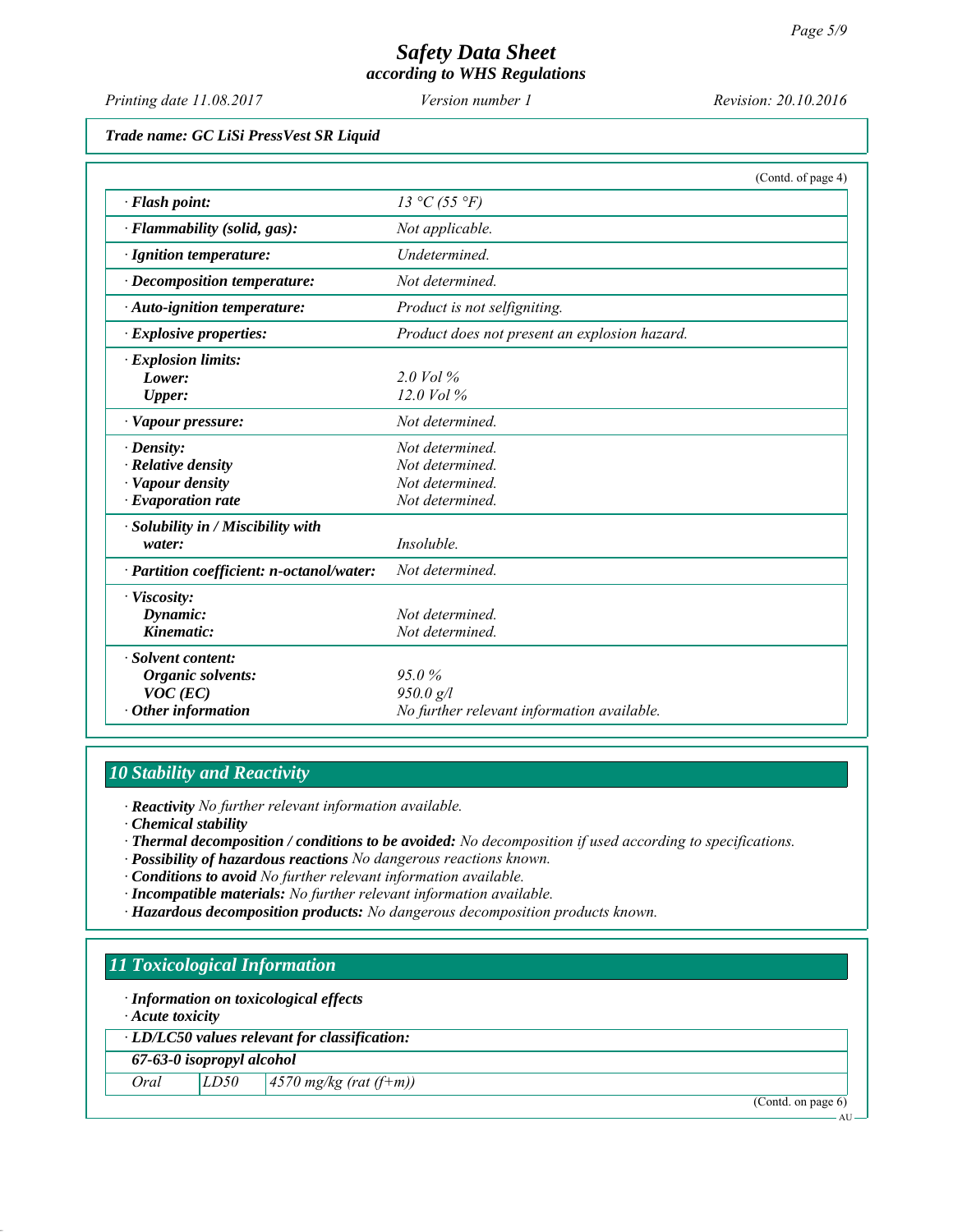*Printing date 11.08.2017 Revision: 20.10.2016 Version number 1*

(Contd. of page 5)

#### *Trade name: GC LiSi PressVest SR Liquid*

| Dermal | LD50 | $13400$ mg/kg (rab)                         |
|--------|------|---------------------------------------------|
|        |      | Inhalative $ LCS0/4 h $ 30 mg/l (rat (f+m)) |

*∙ Primary irritant effect:*

*∙ Serious eye damage/irritation Irritating effect.*

*∙ Additional toxicological information:*

*The product shows the following dangers according to the calculation method of the General EU Classification Guidelines for Preparations as issued in the latest version:*

*Irritant*

*∙ Repeated dose toxicity No further relevant information available.*

*∙ CMR effects (carcinogenity, mutagenicity and toxicity for reproduction)*

*No further relevant information available.*

## *12 Ecological Information*

*∙ Toxicity*

- *∙ Aquatic toxicity: No further relevant information available.*
- *∙ Persistence and degradability No further relevant information available.*

*∙ Behaviour in environmental systems:*

- *∙ Bioaccumulative potential No further relevant information available.*
- *∙ Mobility in soil No further relevant information available.*
- *∙ Additional ecological information:*
- *∙ General notes:*

*Water hazard class 3 (German Regulation) (Self-assessment): extremely hazardous for water Do not allow product to reach ground water, water course or sewage system, even in small quantities. Danger to drinking water if even extremely small quantities leak into the ground.*

*∙ Results of PBT and vPvB assessment*

- *∙ PBT: Not applicable.*
- *∙ vPvB: Not applicable.*
- *∙ Other adverse effects No further relevant information available.*

# *13 Disposal considerations*

*∙ Waste treatment methods*

*∙ Recommendation*

*Must not be disposed together with household garbage. Do not allow product to reach sewage system.*

*∙ Uncleaned packaging:*

*∙ Recommendation: Disposal must be made according to official regulations.*

| $\cdot$ UN-Number               |                                |
|---------------------------------|--------------------------------|
| ADG, IMDG, IATA                 | <i>UN1219</i>                  |
| $\cdot$ UN proper shipping name |                                |
| $\cdot$ ADG                     | 1219 ISOPROPYL ALCOHOL mixture |
| $\cdot$ IMDG, IATA              | ISOPROPYL ALCOHOL mixture      |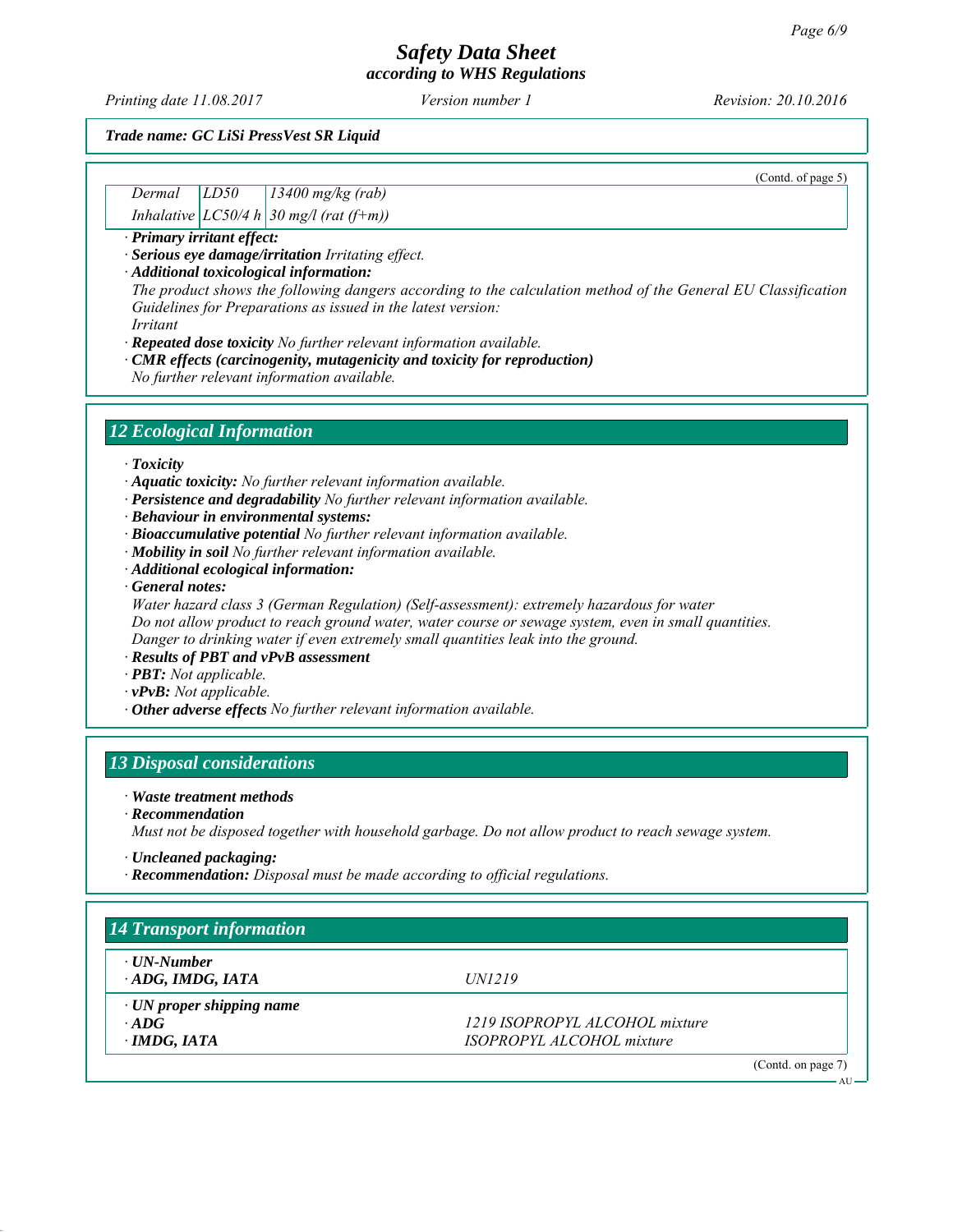*Printing date 11.08.2017 Revision: 20.10.2016 Version number 1*

*Trade name: GC LiSi PressVest SR Liquid*

|                                                   | (Contd. of page 6)                               |
|---------------------------------------------------|--------------------------------------------------|
| · Transport hazard class(es)                      |                                                  |
| $\cdot$ ADG                                       |                                                  |
|                                                   |                                                  |
|                                                   |                                                  |
|                                                   |                                                  |
| · Class                                           | 3 (F1) Flammable liquids.                        |
| $\cdot$ <i>Label</i>                              | 3                                                |
| $\cdot$ IMDG, IATA                                |                                                  |
|                                                   |                                                  |
|                                                   |                                                  |
|                                                   |                                                  |
|                                                   |                                                  |
| · Class                                           | 3 Flammable liquids.                             |
| · Label                                           | 3                                                |
| · Packing group                                   |                                                  |
| ADG, IMDG, IATA                                   | $I\!I$                                           |
| · Environmental hazards:                          |                                                  |
| $\cdot$ Marine pollutant:                         | N <sub>o</sub>                                   |
| · Special precautions for user                    | Warning: Flammable liquids.                      |
| · Danger code (Kemler):                           | 33                                               |
| · EMS Number:                                     | $F-E,S-D$                                        |
| · Stowage Category                                | B                                                |
| Transport in bulk according to Annex II of Marpol |                                                  |
| and the IBC Code                                  | Not applicable.                                  |
| · Transport/Additional information:               |                                                  |
| $\cdot$ ADG                                       |                                                  |
| $\cdot$ Limited quantities (LQ)                   | 1L                                               |
| $\cdot$ Excepted quantities (EQ)                  | Code: E2                                         |
|                                                   | Maximum net quantity per inner packaging: 30 ml  |
|                                                   | Maximum net quantity per outer packaging: 500 ml |
| · Transport category                              | $\overline{2}$                                   |
| · Tunnel restriction code                         | D/E                                              |
| $\cdot$ IMDG                                      |                                                  |
| $\cdot$ Limited quantities (LQ)                   | IL                                               |
| $\cdot$ Excepted quantities (EQ)                  | Code: E2                                         |
|                                                   | Maximum net quantity per inner packaging: 30 ml  |
|                                                   | Maximum net quantity per outer packaging: 500 ml |
| · UN "Model Regulation":                          | UN 1219 ISOPROPYL ALCOHOL MIXTURE, 3, II         |

(Contd. on page 8)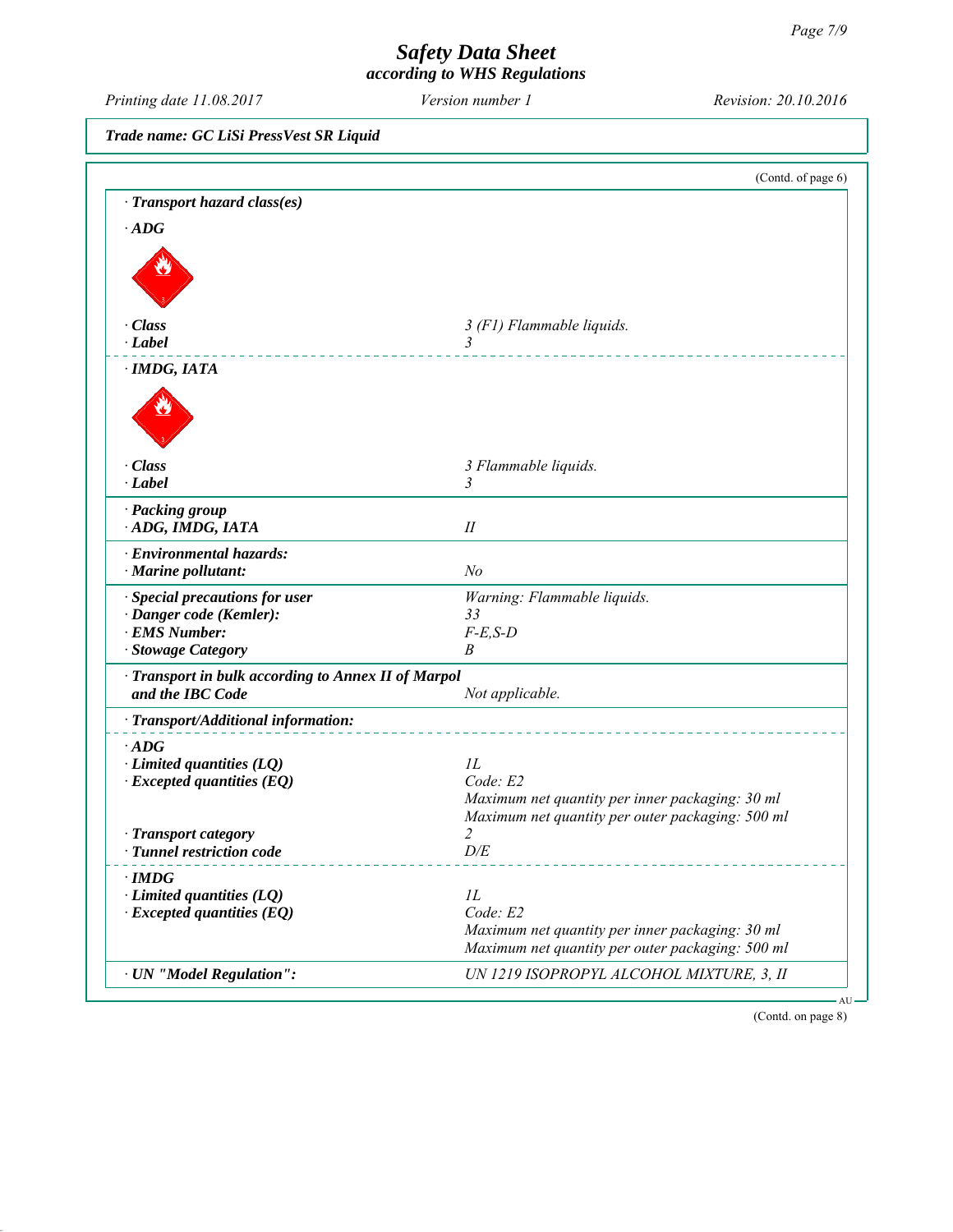# *Safety Data Sheet*

*according to WHS Regulations*

*Printing date 11.08.2017 Revision: 20.10.2016 Version number 1*

*Trade name: GC LiSi PressVest SR Liquid*

(Contd. of page 7)

#### *\* 15 Regulatory information*

*∙ Safety, health and environmental regulations/legislation specific for the substance or mixture*

*∙ Australian Inventory of Chemical Substances*

*67-63-0 isopropyl alcohol*

*∙ Standard for the Uniform Scheduling of Medicines and Poisons*

*None of the ingredients is listed.*

*∙ GHS label elements The product is classified and labelled according to the Globally Harmonised System (GHS). ∙ Hazard pictograms*



*∙ Signal word Danger*

*∙ Hazard statements Highly flammable liquid and vapour. Causes serious eye irritation.*

*May cause drowsiness or dizziness.*

*∙ Precautionary statements*

*Keep away from heat/sparks/open flames/hot surfaces. No smoking.*

*Wear protective gloves/protective clothing/eye protection/face protection.*

*IF ON SKIN (or hair): Take off immediately all contaminated clothing. Rinse skin with water/shower.*

*IF IN EYES: Rinse cautiously with water for several minutes. Remove contact lenses, if present and easy to do. Continue rinsing.*

*Store locked up.*

*Dispose of contents/container in accordance with local/regional/national/international regulations.*

*∙ Directive 2012/18/EU*

- *∙ Named dangerous substances ANNEX I None of the ingredients is listed.*
- *∙ Seveso category P5c FLAMMABLE LIQUIDS*
- *∙ Qualifying quantity (tonnes) for the application of lower-tier requirements 5.000 t*
- *∙ Qualifying quantity (tonnes) for the application of upper-tier requirements 50.000 t*
- *∙ Chemical safety assessment: A Chemical Safety Assessment has not been carried out.*

#### *16 Other information*

#### *∙ Relevant phrases*

*H225 Highly flammable liquid and vapour. H319 Causes serious eye irritation. H336 May cause drowsiness or dizziness.*

#### *∙ Department issuing SDS: Regulatory affairs*

*∙ Contact: msds@gceurope.com*

*∙ Abbreviations and acronyms:*

*ADR: Accord européen sur le transport des marchandises dangereuses par Route (European Agreement concerning the International Carriage of Dangerous Goods by Road) IMDG: International Maritime Code for Dangerous Goods*

*IATA: International Air Transport Association*

*EINECS: European Inventory of Existing Commercial Chemical Substances*

*ELINCS: European List of Notified Chemical Substances CAS: Chemical Abstracts Service (division of the American Chemical Society)*

(Contd. on page 9)